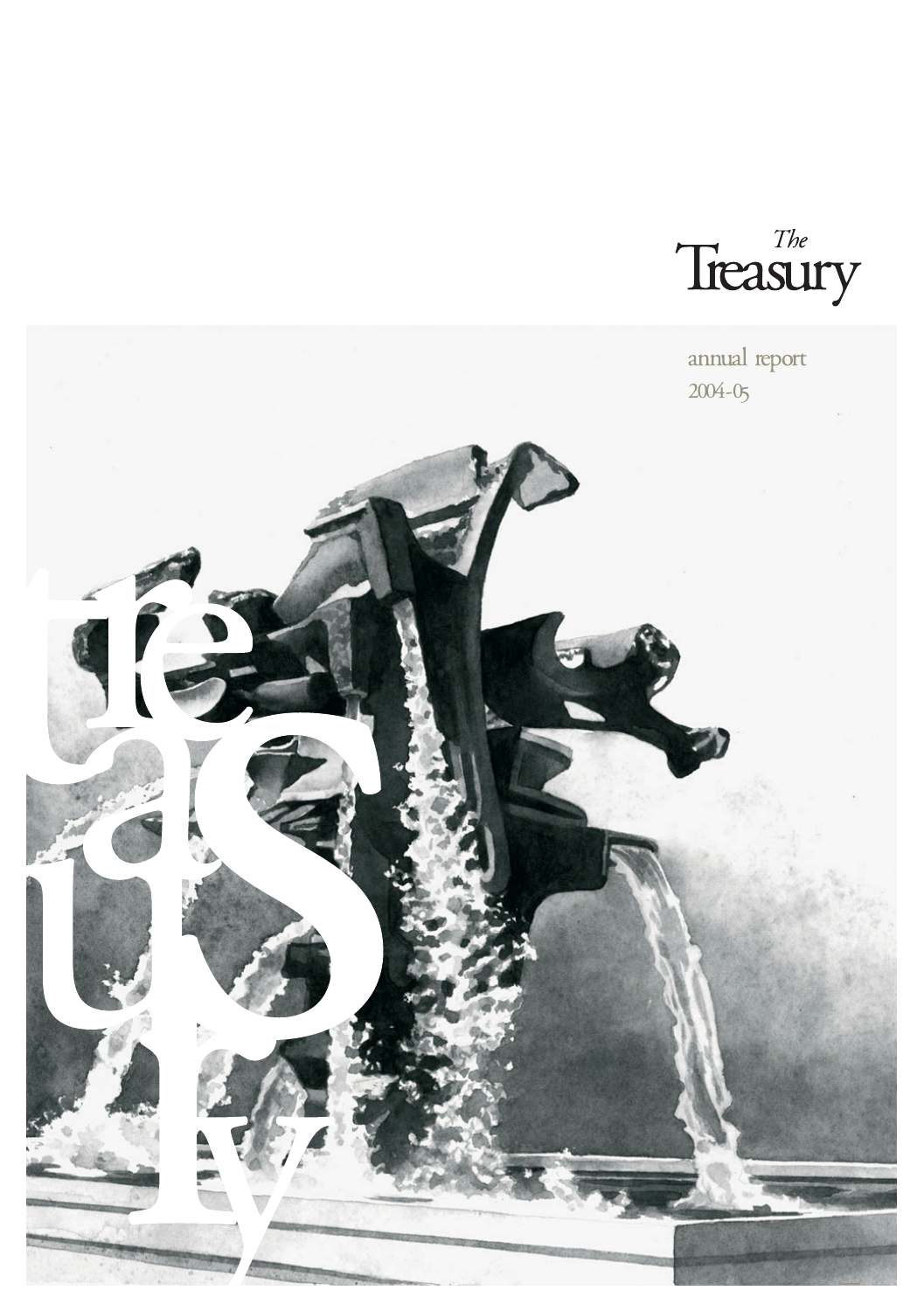© Commonwealth of Australia 2005

ISBN 0 642 74318 5

This work is copyright. Apart from any use as permitted under the *Copyright Act 1968*, no part may be reproduced by any process without prior written permission from the Commonwealth. Requests and inquiries concerning reproduction and rights should be addressed to the:

Commonwealth Copyright Administration Attorney General's Department Robert Garran Offices National Circuit Canberra ACT 2600

Or posted at:

http://www.ag.gov.au/cca

A copy of this document and other Treasury information appears on the Treasury website. The Treasury website address is: http://www.treasury.gov.au

Printed by Canprint Communications Pty Ltd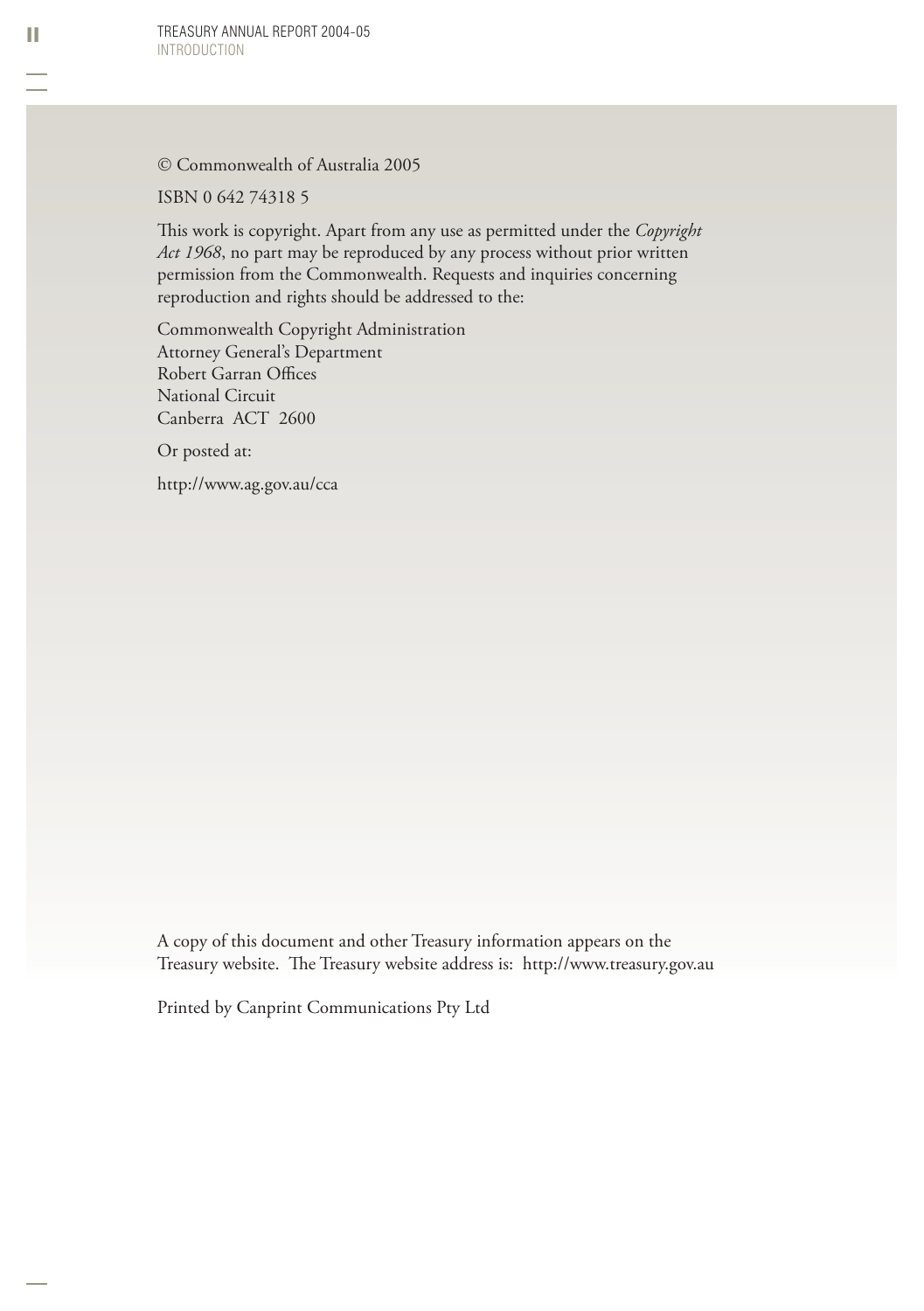

#### **Australian Government**

**The Treasury** 

#### Office of the Secretary 29 September 2005

The Hon Peter Costello MP Treasurer Parliament House CANBERRA ACT 2600

Dear Treasurer

I have pleasure in presenting to you the Annual Report of the Treasury for the year ended 30 June 2005. The report has been prepared under section 63 of the *Public Service Act 1999*. Subsection 63 (1) of the Act requires that a Secretary of a department is to provide a copy of the report to their Agency Minister for presentation to the Parliament.

As provided in subsection 63 (2) of the Act, the Report has been prepared in accordance with guidelines approved on behalf of the Parliament by the Joint Committee of Public Accounts and Audit. These guidelines provide that a copy of the Annual Report is to be laid before each House of the Parliament on or before 31 October.

Yours sincerely

LiXkirpy

Ken Henry Secretary to the Treasury

III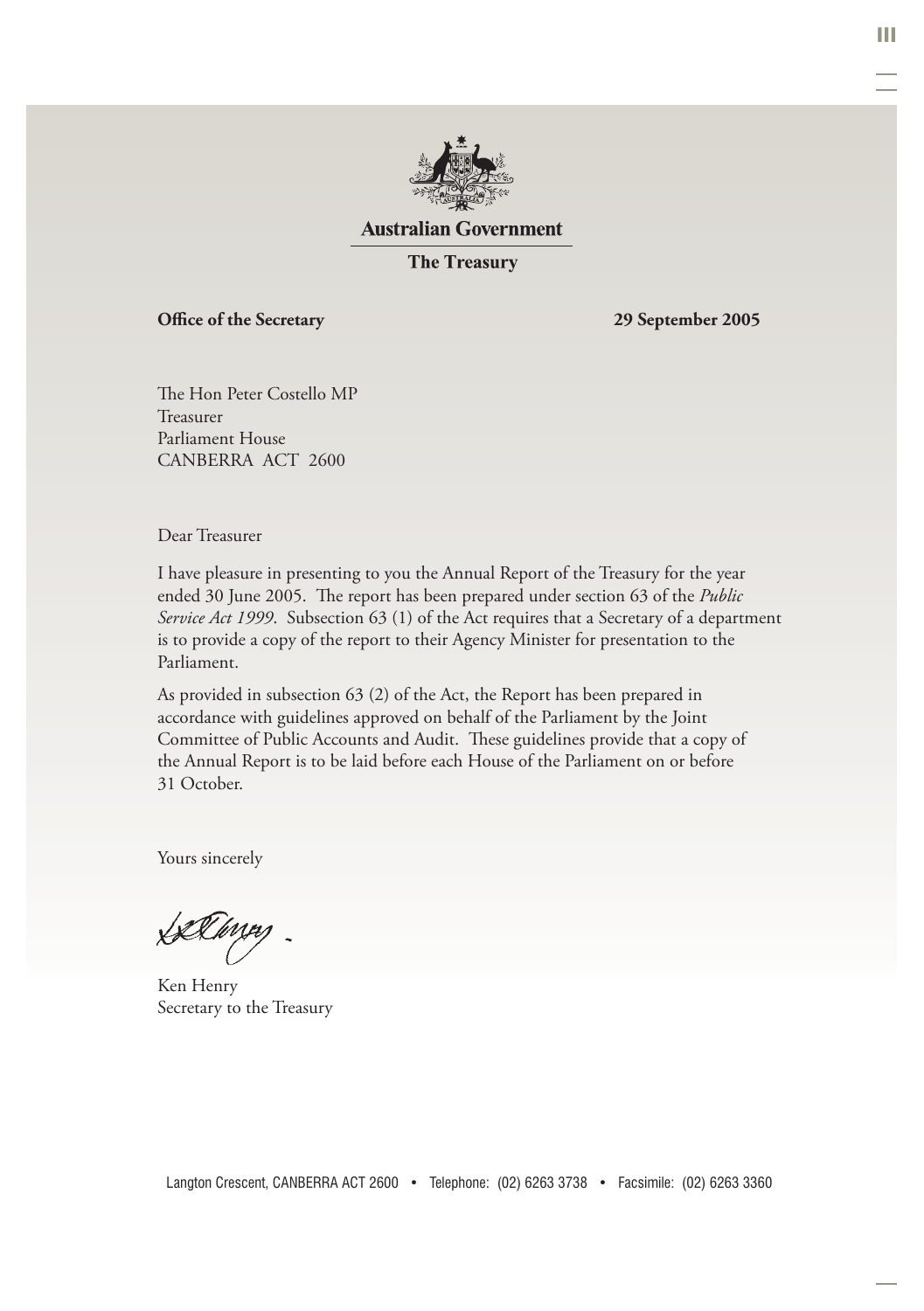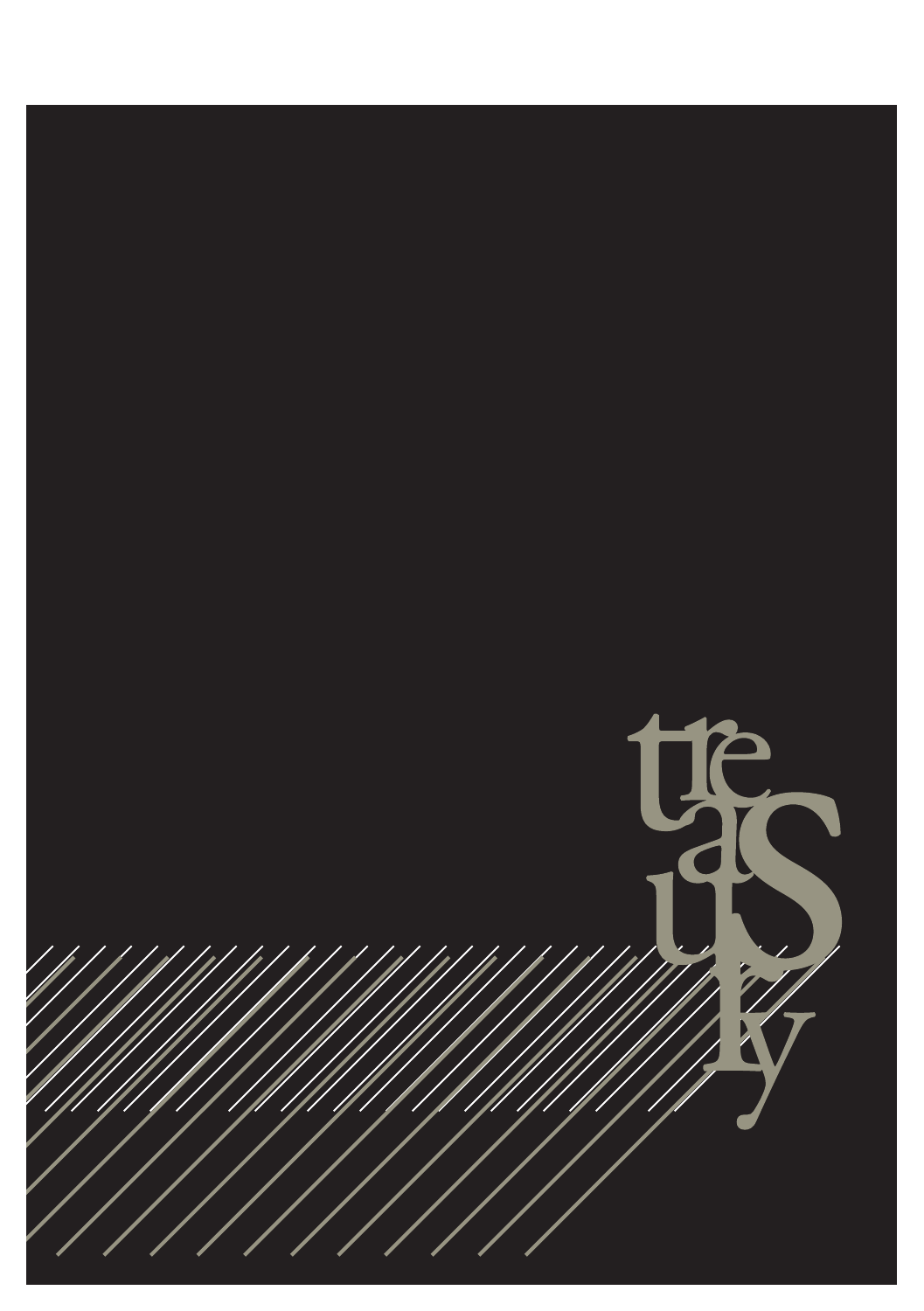# **Contents**

| <b>Index of compliance</b>                                           | IX                      |
|----------------------------------------------------------------------|-------------------------|
| Introduction and guide to the report                                 | $\overline{\mathsf{X}}$ |
| <b>Enquiries</b>                                                     | X <sub>l</sub>          |
| <b>PART 1 OVERVIEW</b>                                               | 1                       |
| <b>Secretary's review</b>                                            | 3                       |
|                                                                      | $\overline{7}$          |
| <b>Corporate statement</b>                                           | $\overline{7}$          |
| Treasury's mission<br>Policy outcomes                                | $\overline{7}$          |
| Treasury people values                                               | 9                       |
| Treasury's role and capabilities                                     | 9                       |
|                                                                      |                         |
| <b>PART 2 PERFORMANCE REPORT</b>                                     | 17                      |
| <b>Report on performance</b>                                         | 19                      |
| <b>Outcome 1 Sound macroeconomic environment</b>                     | 20                      |
| Output 1.1.1 Domestic economic policy advice and forecasting         | 24                      |
| Output 1.1.2 International economic policy advice and assessment     | 27                      |
| <b>Outcome 2 Effective government spending</b>                       |                         |
| and taxation arrangements                                            | 35                      |
| Output 2.1.1 Budget policy advice and coordination                   | 41                      |
| Output 2.1.2 Commonwealth-State financial policy advice              | 44                      |
| Output 2.1.3 Industry, environment and social policy advice          | 48                      |
| Output 2.2.1 Taxation and income support policy advice               | 52                      |
| <b>Outcome 3 Well-functioning markets</b>                            | 63                      |
| Output 3.1.1 Foreign investment and trade policy advice and          |                         |
| administration                                                       | 69                      |
| Output 3.1.2 Financial system and corporate governance policy advice | 74                      |
| Output 3.1.3 Competition and consumer policy advice                  | 80                      |
| Output 3.1.4 Actuarial services                                      | 84                      |
| Output 3.1.5 Circulating coin and like products                      | 85                      |
| <b>Strategic Communications Division</b>                             | 89                      |
| <b>Corporate Services Division</b>                                   | 90                      |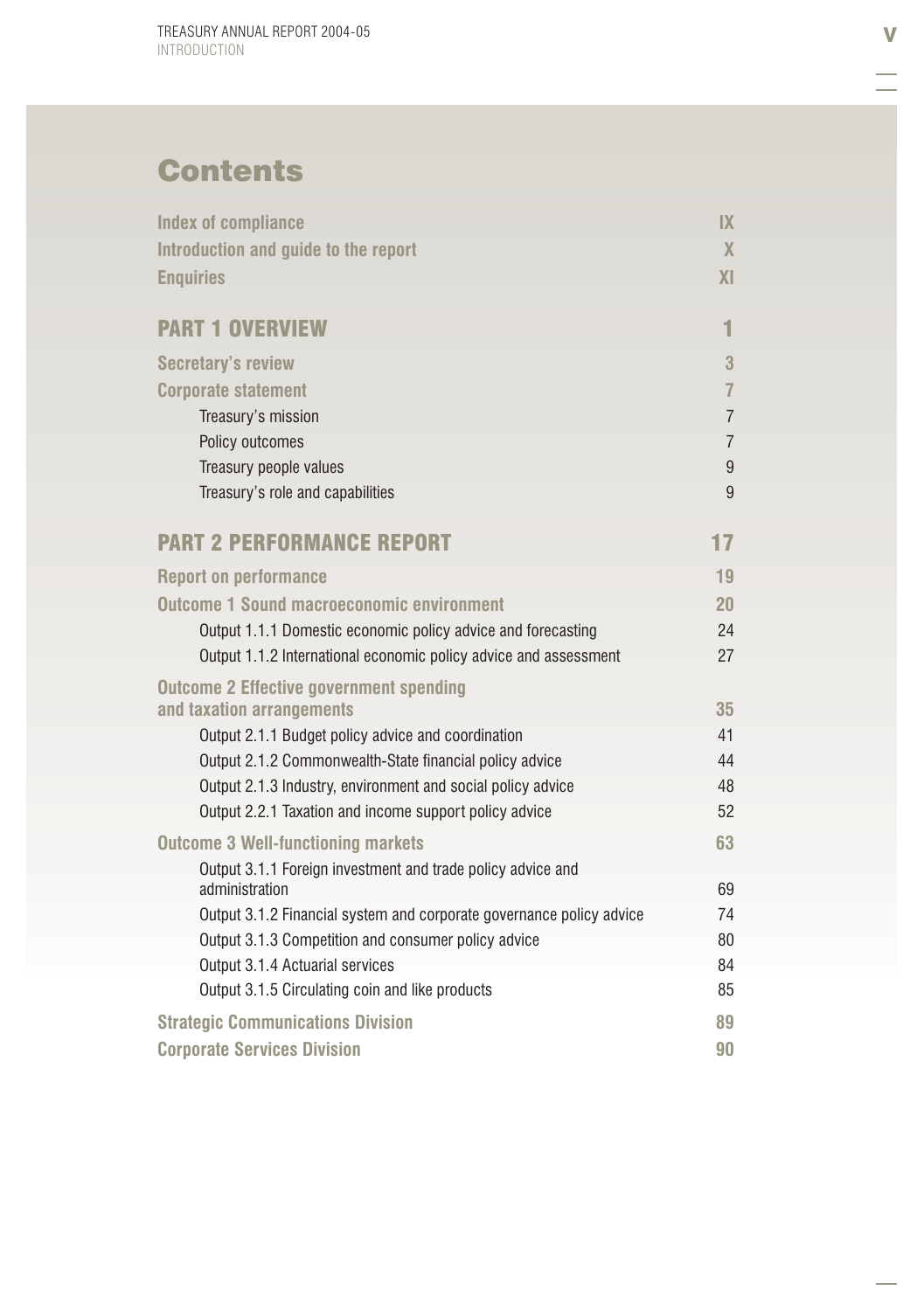| <b>PART 3 MANAGEMENT AND ACCOUNTABILITY</b>       | 93  |
|---------------------------------------------------|-----|
| Corporate governance                              | 95  |
| Internal and external scrutiny                    | 101 |
| Management of human resources                     | 107 |
| Purchasing                                        | 118 |
| Assets management                                 | 119 |
| Consultancies                                     | 119 |
| Workplace diversity                               | 124 |
| <b>PART 4 FINANCIAL STATEMENTS</b>                | 129 |
| <b>PART 5 OTHER STATISTICAL INFORMATION</b>       | 231 |
| Occupational health and safety                    | 233 |
| Freedom of information                            | 235 |
| Advertising and market research                   | 248 |
| Ecologically sustainable development              | 249 |
|                                                   |     |
| Discretionary grants                              | 251 |
| Corrections to the 2003-04 Treasury Annual Report | 251 |
| <b>Abbreviations and acronyms</b>                 | 255 |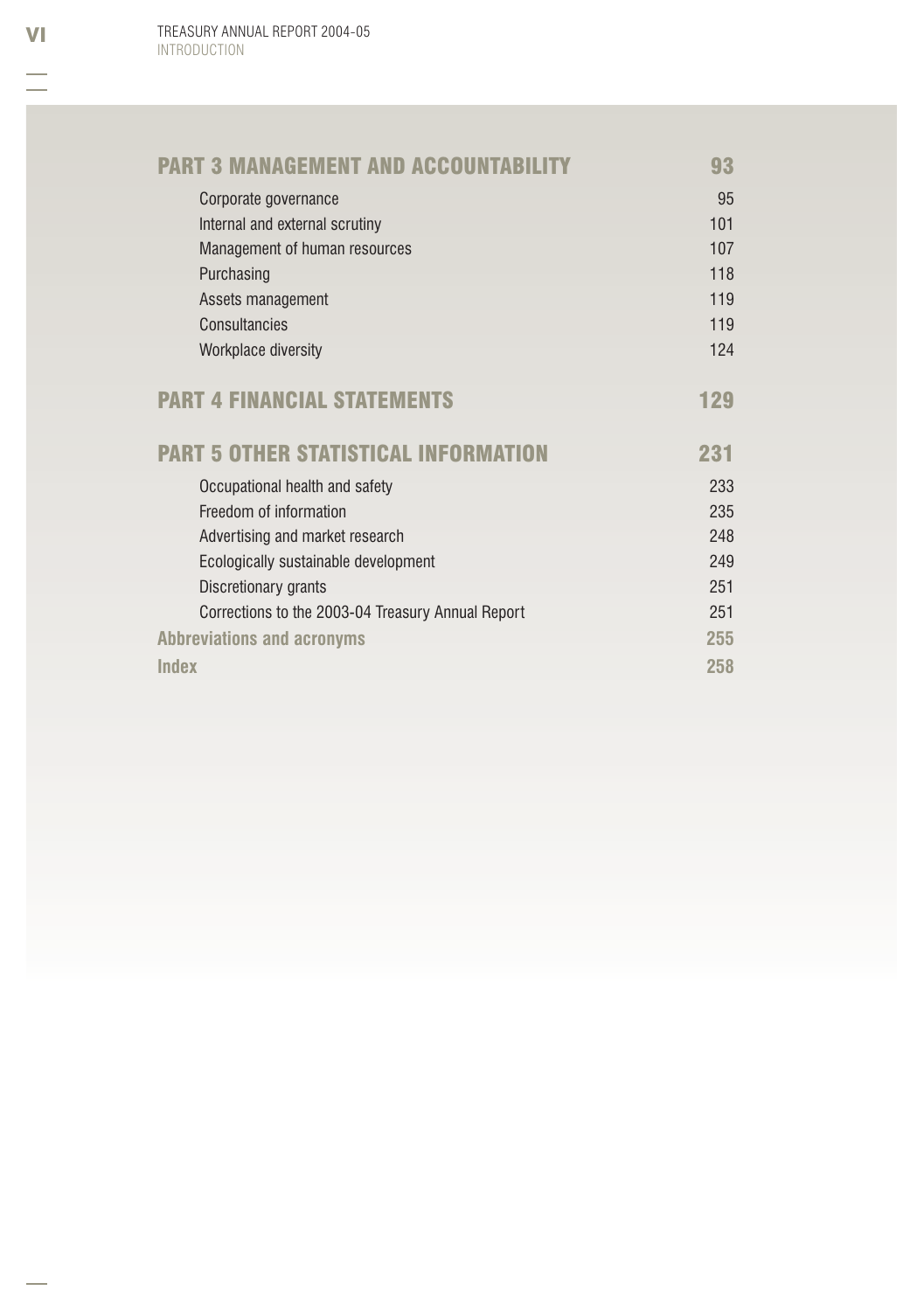### List of tables

|          | Table 1: Treasury financial and staffing resources summary                                                              | 12  |
|----------|-------------------------------------------------------------------------------------------------------------------------|-----|
| Table 2: | Financial and staffing resources summary for Outcome 1                                                                  | 23  |
| Table 3: | Financial and staffing resources summary for Outcome 2                                                                  | 40  |
| Table 4: | Financial and staffing resources summary for Outcome 3                                                                  | 68  |
| Table 5: | Australian decimal coin issued by Treasury                                                                              | 88  |
| Table 6: | Circulating coin production 2004-05                                                                                     | 88  |
| Table 7: | Visitor numbers                                                                                                         | 88  |
| Table 8: | Operative and paid inoperative staff by classification and gender                                                       | 113 |
|          | Table 9: Staff located at overseas posts                                                                                | 113 |
|          | Table 10: Salary scales — SES                                                                                           | 113 |
|          | Table 11: Certified Agreement salary scales - non-SES                                                                   | 114 |
|          | Table 12: APS6, EL1 and EL2 additional pay points                                                                       | 114 |
|          | Table 13: SES commencements                                                                                             | 115 |
|          | Table 14: SES cessations                                                                                                | 115 |
|          | Table 15: The Mint Certified Agreement salary scales — non-SES                                                          | 116 |
|          | Table 16: The Mint operative and paid inoperative staff by classification and gender                                    | 118 |
|          | Table 17: Total number and expenditure of new and ongoing consultancies<br>\$10,000 and over in 2004-05 by output group | 120 |
|          | Table 18: List of consultancies over \$10,000 in 2004-05 by output group                                                | 121 |
|          | Table 19: Operative and paid inoperative staff by EEO target group                                                      | 125 |
|          | Table 20: EEO in appointments to boards (or equivalent) of statutory<br>and non-statutory bodies                        | 127 |
|          | Table 21: The Mint operative and paid inoperative staff by EEO target group                                             | 128 |
|          | Table 22: Freedom of Information statistics 2004-05                                                                     | 244 |
|          | Table 23: 2004-05 expenditure for advertising and market research                                                       | 248 |

#### **Note:**

Figures in tables and generally in the text have been rounded. Discrepancies in tables between totals and sums of components are due to rounding.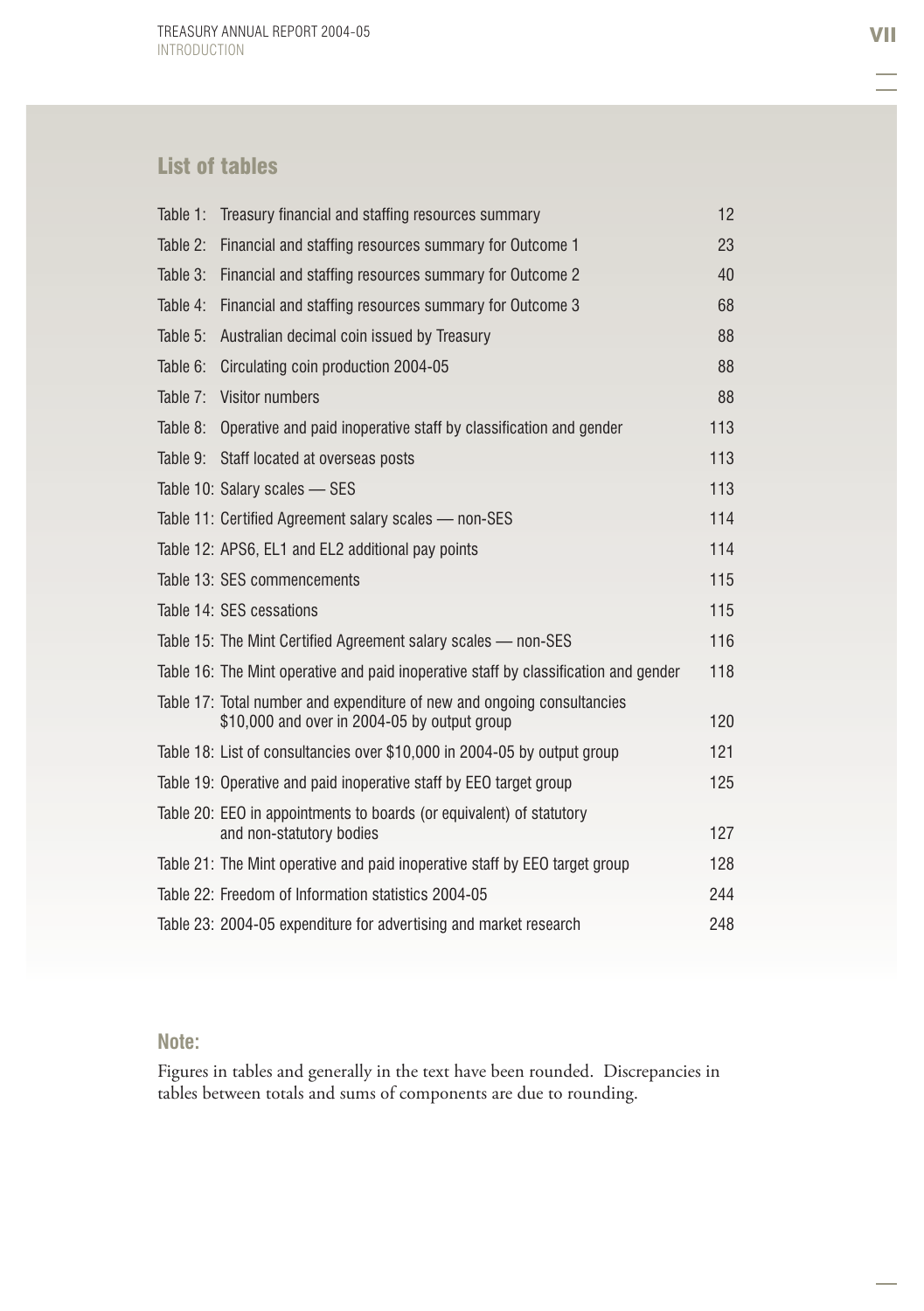TREASURY ANNUAL REPORT 2004-05 INTRODUCTION

# List of figures and charts

| Figure 1: Treasury portfolio outcome structure | 13  |
|------------------------------------------------|-----|
| Figure 2: Portfolio output structure           | 14  |
| Figure 3: Treasury output structure            | 15  |
| Figure 4: Treasury top management structure    | 16  |
| Figure 5: Outputs contributing to Outcome 1    | 20  |
| Figure 6: Outputs contributing to Outcome 2    | 36  |
| Figure 7: Outputs contributing to Outcome 3    | 64  |
| Chart 1: Number of new entrant graduates       | 126 |
| Chart 2: Number of SES staff members           | 126 |
| Chart 3: Treasury staff levels                 | 126 |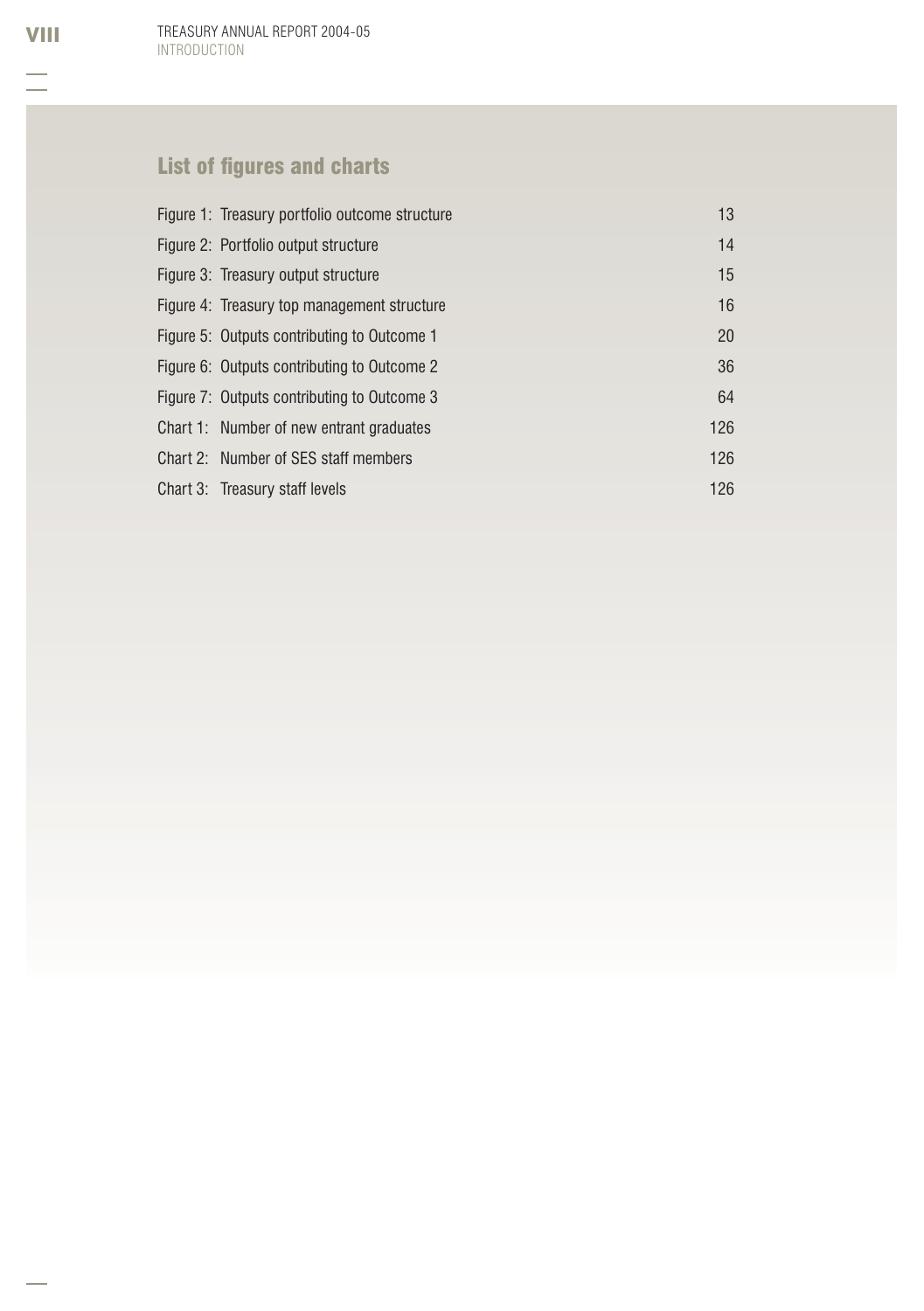# Index of compliance

| Requirement                                       | Page         |
|---------------------------------------------------|--------------|
| Letter of transmittal                             | iii          |
| Aids to access                                    |              |
| Table of contents                                 | $\mathbf{V}$ |
| Index of compliance                               | ix           |
| Introduction and guide to the report              | X            |
| Acronyms                                          | 255          |
| Alphabetical index                                | 258          |
| Contact details                                   | xi           |
| Secretary's review                                | 3            |
| Part 1: Overview                                  | $\mathbf{1}$ |
| Part 2: Treasury's report on performance          | 17           |
| Part 3: Management and accountability             | 93           |
| Corporate governance                              | 95           |
| Internal and external scrutiny                    | 101          |
| Management of human resources                     | 107          |
| Purchasing and assets management                  | 118, 119     |
| Consultancies                                     | 119          |
| Workplace diversity                               | 124          |
| Part 4: Financial statements                      | 129          |
| Part 5: Other statistical information             | 231          |
| Occupational health and safety                    | 233          |
| Freedom of information                            | 235          |
| Advertising and market research                   | 248          |
| Ecologically sustainable development              | 249          |
| Discretionary grants                              | 251          |
| Corrections to the 2003-04 Treasury Annual Report | 251          |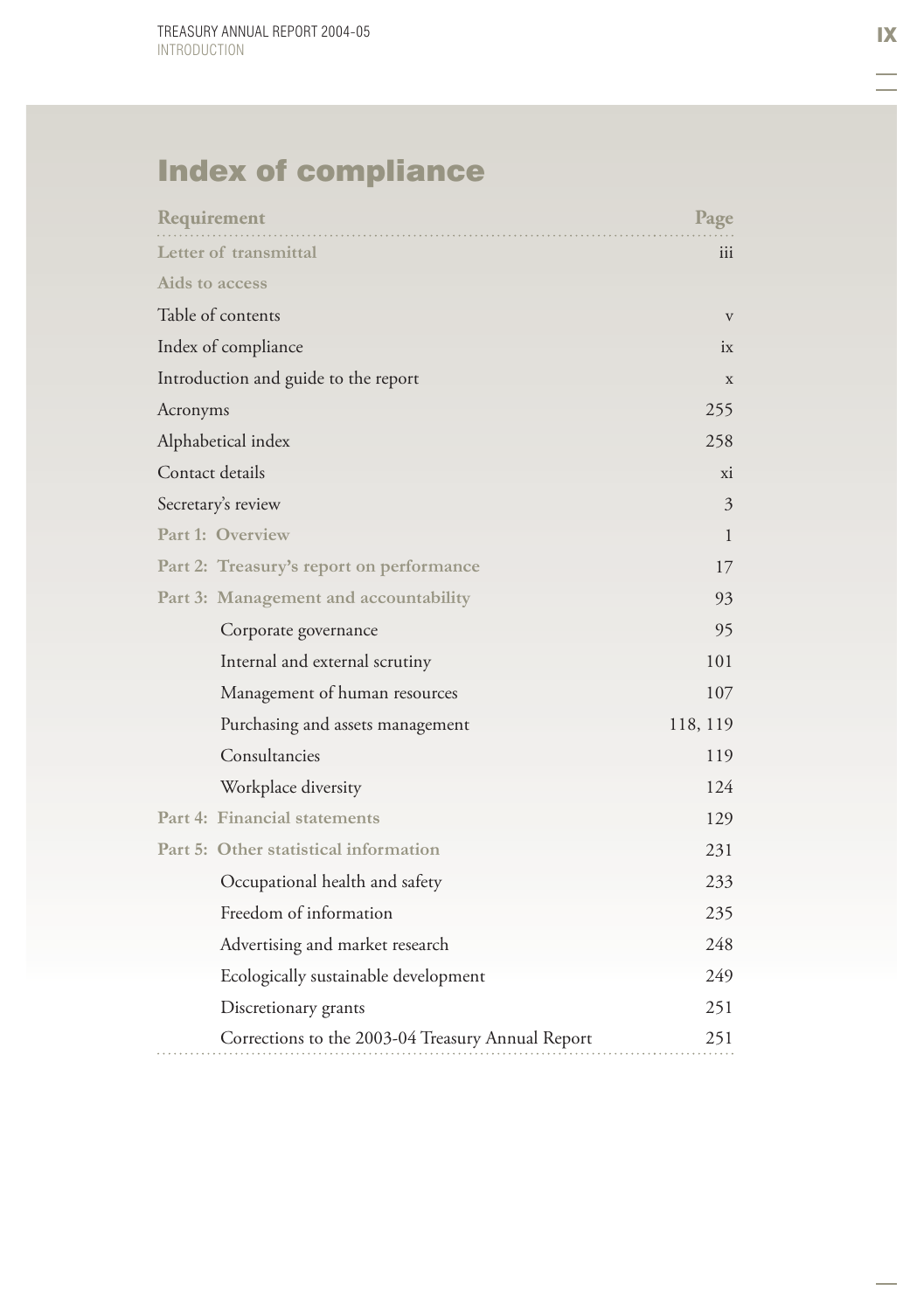### Introduction and guide to the report

The 2004-05 Treasury Annual Report outlines performance against outcomes, outputs and performance information contained in the *2004-05 Portfolio Budget Statements* .

The 2004-05 Annual Report of the Treasury includes the reporting requirements and financial accounts for the Royal Australian Mint, Australian Government Actuary and the Foreign Investment Review Board. The financial accounts for the Takeovers Panel are included in this report, however, the performance reporting does not extend to the activities of the Takeovers Panel. The Takeovers Panel publishes its own annual report.

Part 1 of this report includes an overview of major outcomes during 2004-05, and outlines changes in the organisation and senior management structure of the department and other significant management initiatives undertaken over the course of the year. Charts included in Part 1 depict the Treasury portfolio and departmental outcome and output structures, and the Treasury top management structure.

**Part 2** of the report provides an analysis of performance against Treasury's policy outcomes. A review of the Strategic Communication Division and Corporate Services Division performance is also provided in Part 2.

Part 3 reports on management and accountability issues as required under the Annual Report Guidelines.

**Part 4** presents the audited financial status of Treasury as required under the Annual Report Guidelines.

Part 5 of the report includes other statistical information required under the Annual Report Guidelines.

The report concludes with a list of abbreviations and acronyms and an index to the report and its appendices.

#### **Other sources of information**

Treasury releases information on its activities through many publications, press releases, speeches and reports including the Annual Report. Copies of all Treasury publications are available on our website at www.treasury.gov.au.